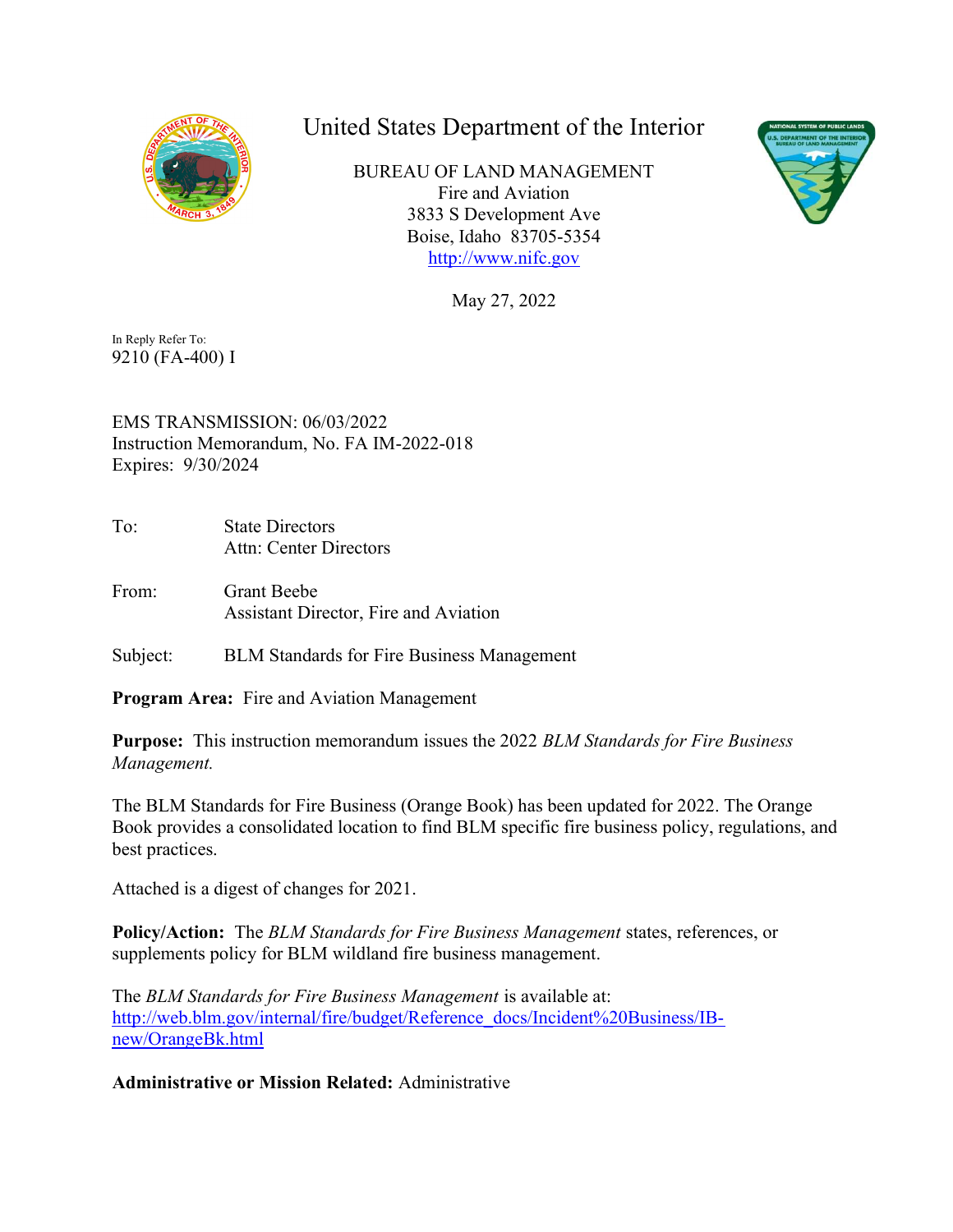Timeframe: Effective immediately.

Budget Impact: None

Background: In 2012, the BLM Fire and Aviation Fire Leadership Team tasked the BLM Fire Business Management Group with development of the BLM Standards for Fire Business Management.

Manual/Handbook Sections Affected: Interagency Standards for Fire and Fire Aviation Operations.

 Coordination: This instruction memorandum has been coordinated with the BLM Fire Leadership Team and the BLM Fire Operations Group.

 Contact: David Burley, Program Analyst, Division of Budget and Evaluation, Fire and Aviation, (208) 387-5420.

Signed by: Authenticated by: Grant Beebe Karen Jackson Assistant Director, Fire and Aviation Records Administrator

Distribution: BLM\_FA\_FLT David Burley (FA-400) BLM\_FA\_FBMG BLM\_FA\_FOG BLM FA FATE